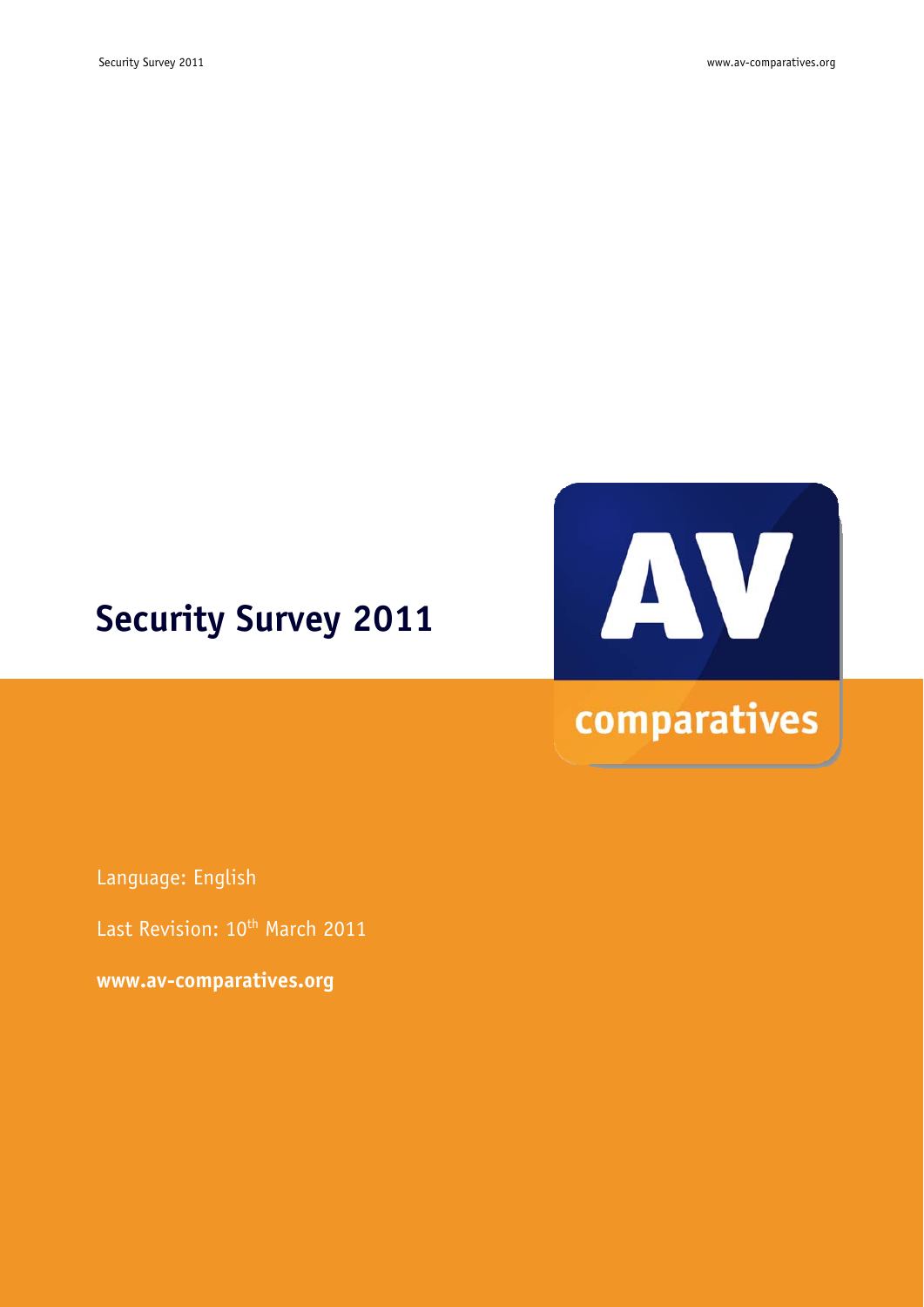## **Introduction**

To improve our service we asked our website visitors on their opinion about various topics related to Anti-Virus Software Testing and Anti-Virus Software in general. The results are very helpful for us and we want thank all who joined the survey and spent their time to complete it.

## **Key data**

| Survey Period:                   | 15th December 2010 - 15th January 2011                      |
|----------------------------------|-------------------------------------------------------------|
| <b>Total Survey Submissions:</b> | 1247                                                        |
| Invalid responses:               | 182 (84 invalid, 98 responses from AV-related participants) |
| Valid responses:                 | 1065                                                        |

The survey contained a few tricky questions and checks to allow us to filter out invalid responses and users who tried to distort the results or by giving impossible/conflicting answers. As we were primarily interested in the opinions of real/common users and visitors to our website, the survey results in this public report does not take into account the responses of the AV-related participants.

Please note that the survey participants, who kindly filled out our long survey, are only a representative subset of our website visitors. Please do not overstretch the results of the survey; they just give an indication based on what the survey participants answered. Be aware that this report also contains some personal comments and opinions.

The results of the survey are very valuable to us; you will find in this report the results of some of the survey questions which we would like to share with you.

## **Sample population**

The following three questions cover population aspects, so that we could compare them with our internal website statistics, and get a feeling for whether the sample set of survey participants is big enough to represent our visitors. The answers to the questions correspond with our website statistics in the survey period (indicating that the survey participants are a representative sample of our users).

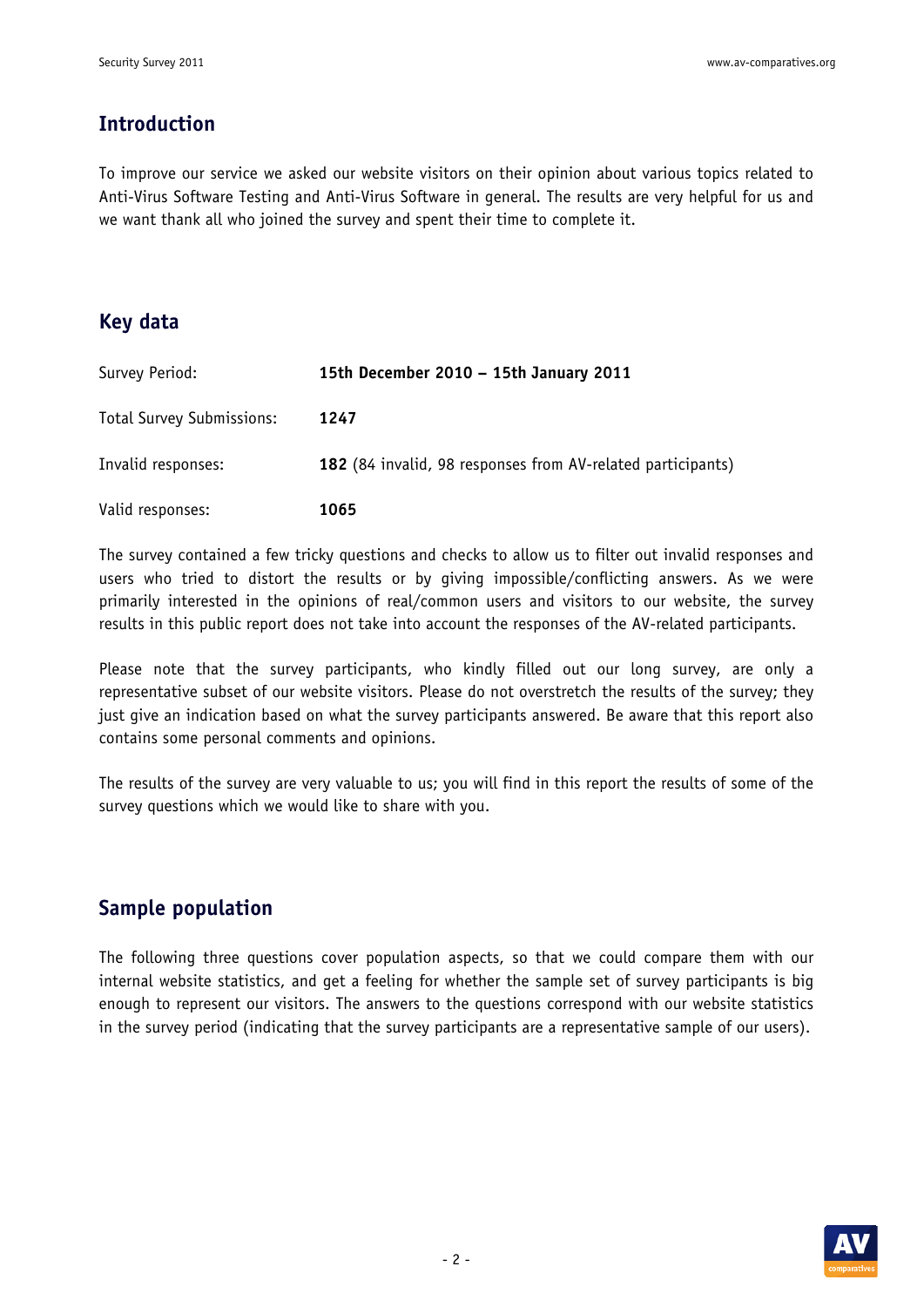#### **1. Where are you from?**



**2. Which operating system are you primarily using?** 



Windows 7 now finally seems to be the operating system that has taken over from Windows XP, at least for the home users who took part in our survey. In business environments XP is probably still widely used, although it will be surpassed there too in the next few years. According to the Global Stats of Statcounter<sup>1</sup>, about 48% of the users worldwide are using Windows XP and only about 29% are using Windows 7 so far. The 64-bit variant of Windows 7 is more used than the 32-bit variant, most probably because under 64-bit it is possible to use more than 4GB of RAM.

-



<sup>1</sup> http://www.statcounter.com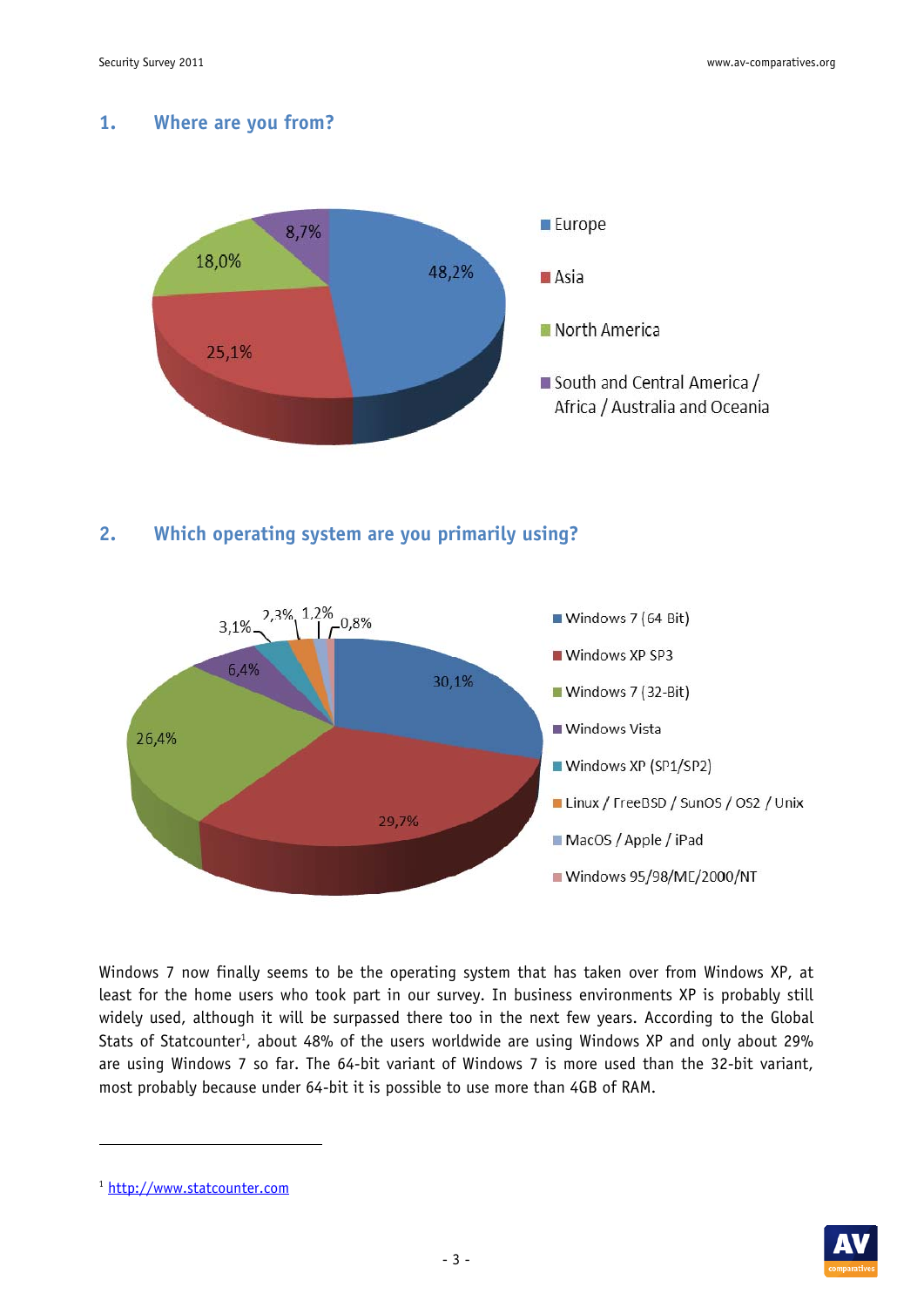Although in detection tests there is practically no difference between different operating systems used, there is definitely a difference in performance, due to which we switched to Windows 7 in 2010 for the performance tests. We may also consider switching to Windows 7 for the dynamic tests in 2012; currently we still perform them under XP, as we want to evaluate primarily the protection provided by the security products, not the protection provided by a specific OS (if all users used upto-date and patched operating systems and software, maybe there wouldn't be so many successful malware attacks in the world).

Furthermore, as our tests are geared more towards the average user in general than the more securityaware readers of our website, the choice of operating system considers the global stats of OS usage.



## **3. Which browser are you primarily using?**

According to the Global Stats of Statcounter, about 46% of the users worldwide are currently using Microsoft Internet Explorer and only about 30% are using Mozilla Firefox (except in Europe, were users tend to prefer Mozilla Firefox).

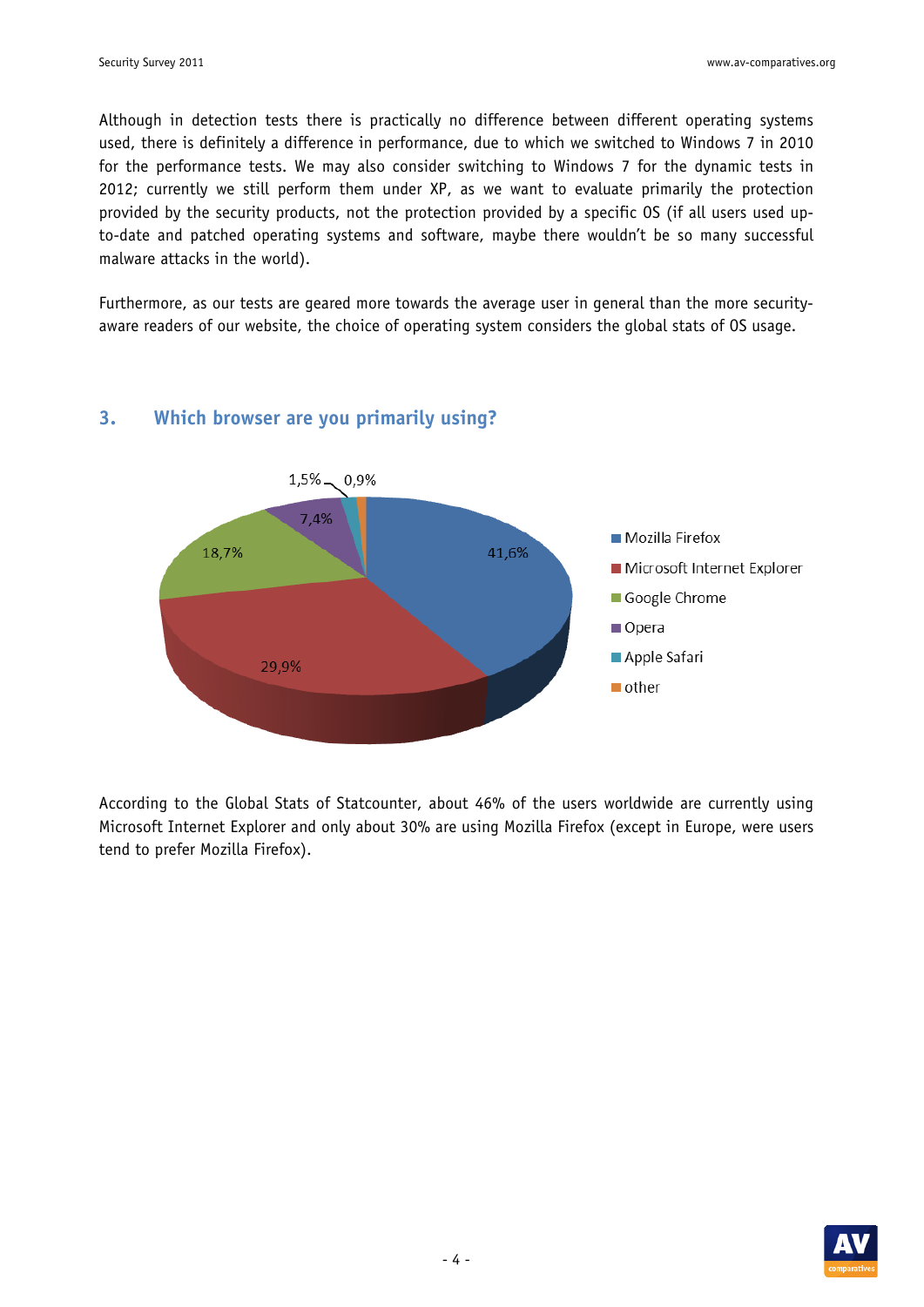-



### **4. Which of those acronyms are known to you?**

#### **5. Which Antivirus solution are you currently primarily using?**

Among the most used antivirus solutions, the survey results suggest that the free available software versions prevail, e.g. Avast, AVIRA, Microsoft, AVG, Comodo, etc. followed closely by well-known commercial security solutions like from Symantec, Kaspersky, ESET, McAfee, etc.

The results confirm the assumption that about the half of all users are using free antivirus solutions. Also a survey from  $OPSWAT<sup>2</sup>$  came to similar results.



<sup>2</sup> http://www.oesisok.com/news-resources/reports/worldwide-antivirus-market-share-report%202010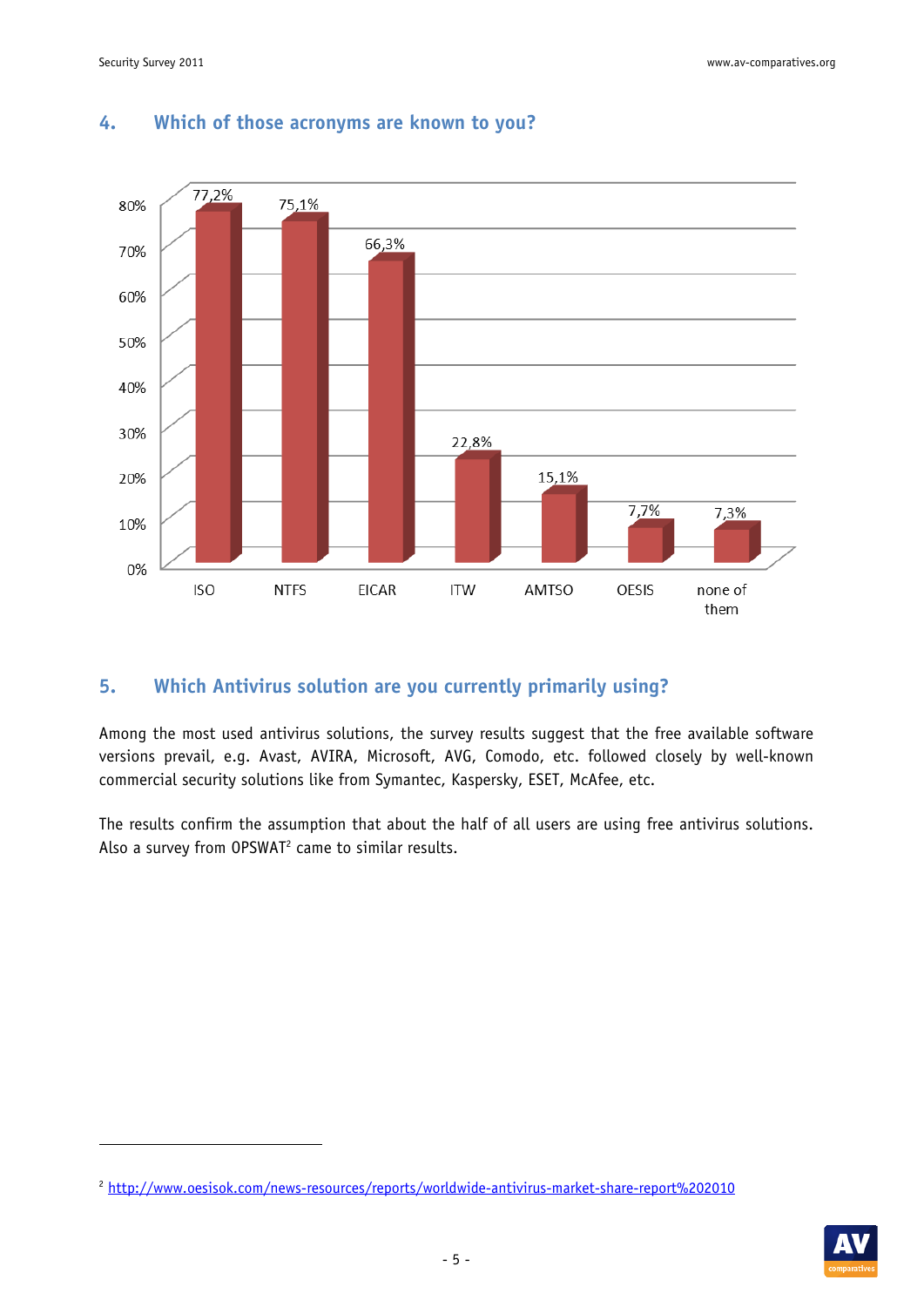## **6. Which security solutions would you like to see in our tests?**



We list here only the vendors which at least 25% of the survey participants voted for:

The above are the top 15 requested products (from a list of 70 well-known ones).

MalwareBytes is not intended primarily as a full replacement<sup>3</sup> of an antivirus product or security suite, but rather as a complimentary tool focussed on a smaller set of threats and its removal from compromised systems. Therefore, it would be wrong to compare it to AV products as we usually test.

Unfortunately, although Comodo is a high demanded test candidate in this survey, Comodo did not apply to participate in our 2011 test series, but they agreed to be tested separately in a Single Product (On-Demand) Test.

-



<sup>&</sup>lt;sup>3</sup> http://www.wilderssecurity.com/showpost.php?p=1826047&postcount=2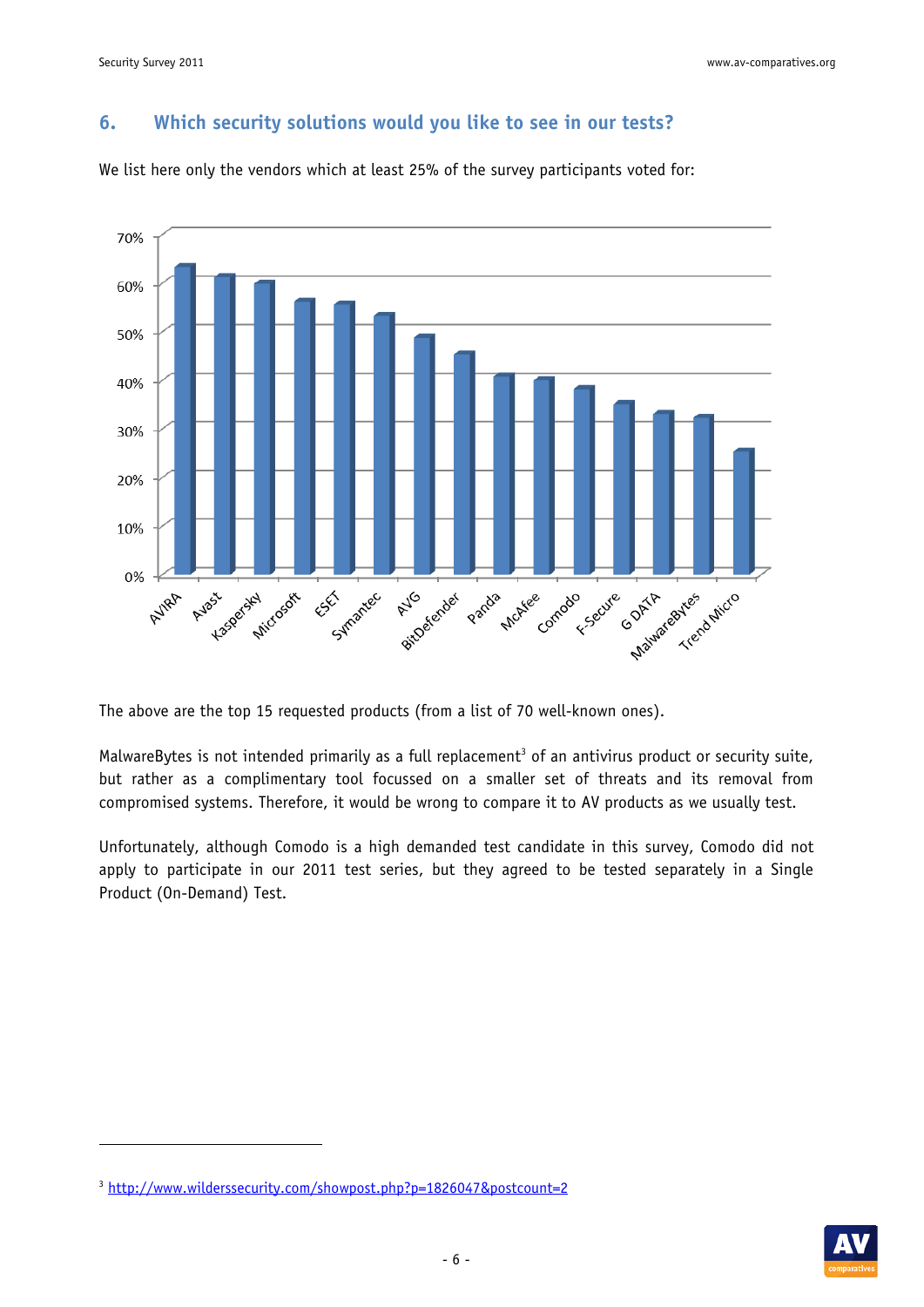

#### **7. Which type of tests are you most interested in?**

Based on the responses (users had to **choose 4 from 12 tests** which they are most interested in), users do not seem to be interested at all in anti-spam tests. Tests based on the Wildlist and tests against potentially unwanted applications also seem not to be very interesting for users.

Clearly the great majority of users are interested in on-demand malware detection rate tests, as well as retrospective tests which evaluate the heuristics etc. Malware removal and performance testing also have high value. Last year we were not able to perform the malware removal test in time, but considering how much users want this type of test, we will do our best to conduct a malware removal test again this year.

Surprisingly, the Whole-Product Dynamic Test, which aims to perform an in-depth test of the security software under real-world conditions, and which is promoted by the AV industry as the best type of test to reflect product capabilities, still only gets a modest  $5<sup>th</sup>$  in the users' list of requested tests. We expect that over time, users will start to appreciate this type of test more and more. Anyway, we see and understand that the users will continue to be interested also in the "conventional" tests which measure on-demand detection rates etc.

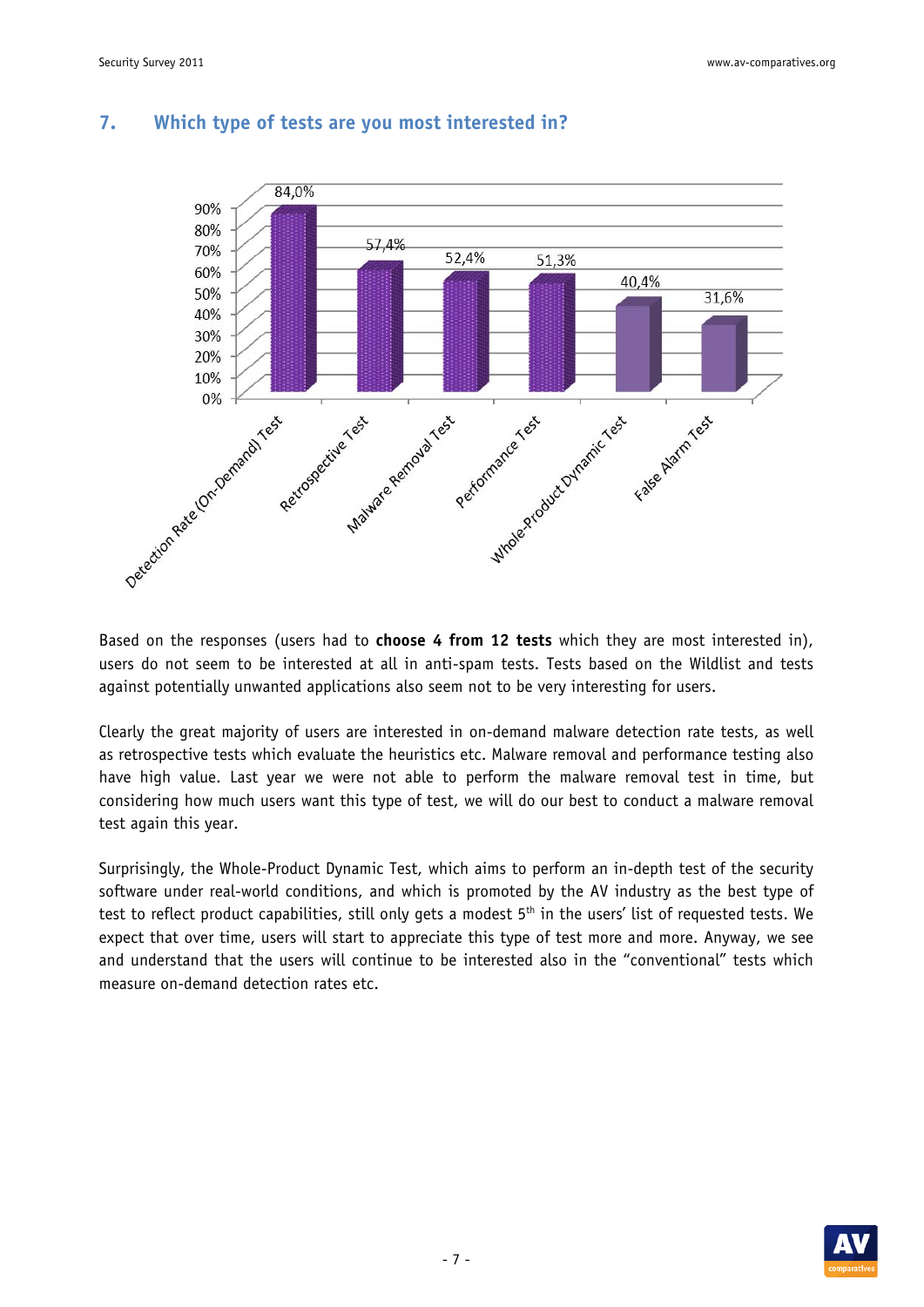# **8. In your opinion, which of the following testing labs are...**

The survey participants had to rate 22 testing labs, with the following three choices:

- Reliable/trustworthy/independent
- Biased by vendors/unreliable
- I do not know them

The five most trustworthy/reliable/independent testing labs according to the survey participants:

- 1. AV-Comparatives
- 2. Virus Bulletin / AV-Test
- 3. ICSA Labs / West Coast Labs

VirusBulletin and AV-Test were rated similarly, as well as the two certification labs ICSALabs and WestCoastLabs (which is why we put them on same level). AV-Comparatives got by far the highest positive rating, but as the survey was produced by us and the survey participants are our website visitors, this was to be expected – although other surveys on unrelated websites have also rated AV-Comparatives on top (thank you!).

The five most unknown labs according to the survey (which almost nobody had ever heard of):

- 1. TollyGroup
- 2. ENEX
- 3. JCSR
- 4. eKaitse
- 5. Cyveillance

To do no "harm" to specific testing labs/websites, we will keep confidential which ones were considered by the survey participants as the most unreliable and vendor-biased.

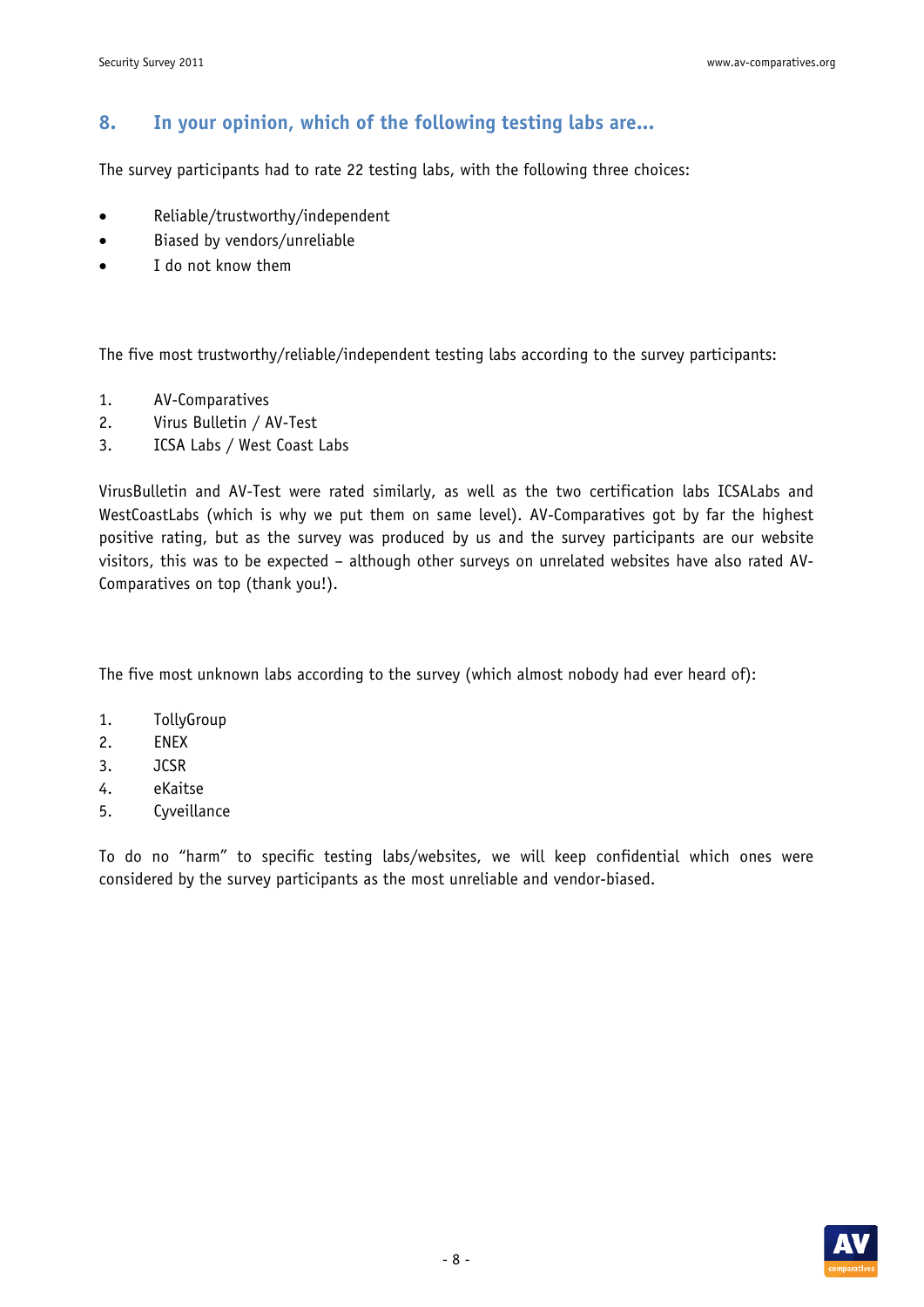**9. Would you use an AV which does not include any on-demand scanning feature?** 



The reason for the above question was that we heard of an idea by some vendors not to provide an on-demand scanning function anymore in their products. In our opinion, some vendors are not in touch with users' needs and wishes, so we wanted to see if the survey participants agree with us that removing such a feature would not be welcome.

**10. If you had any malware alerts in the last 12 months, do you think they were mostly real or mostly false positives?** 



Fortunately most alerts seem to have been real ones, but the false alarm incidence seems to be an issue which is underestimated and underrated by some vendors.

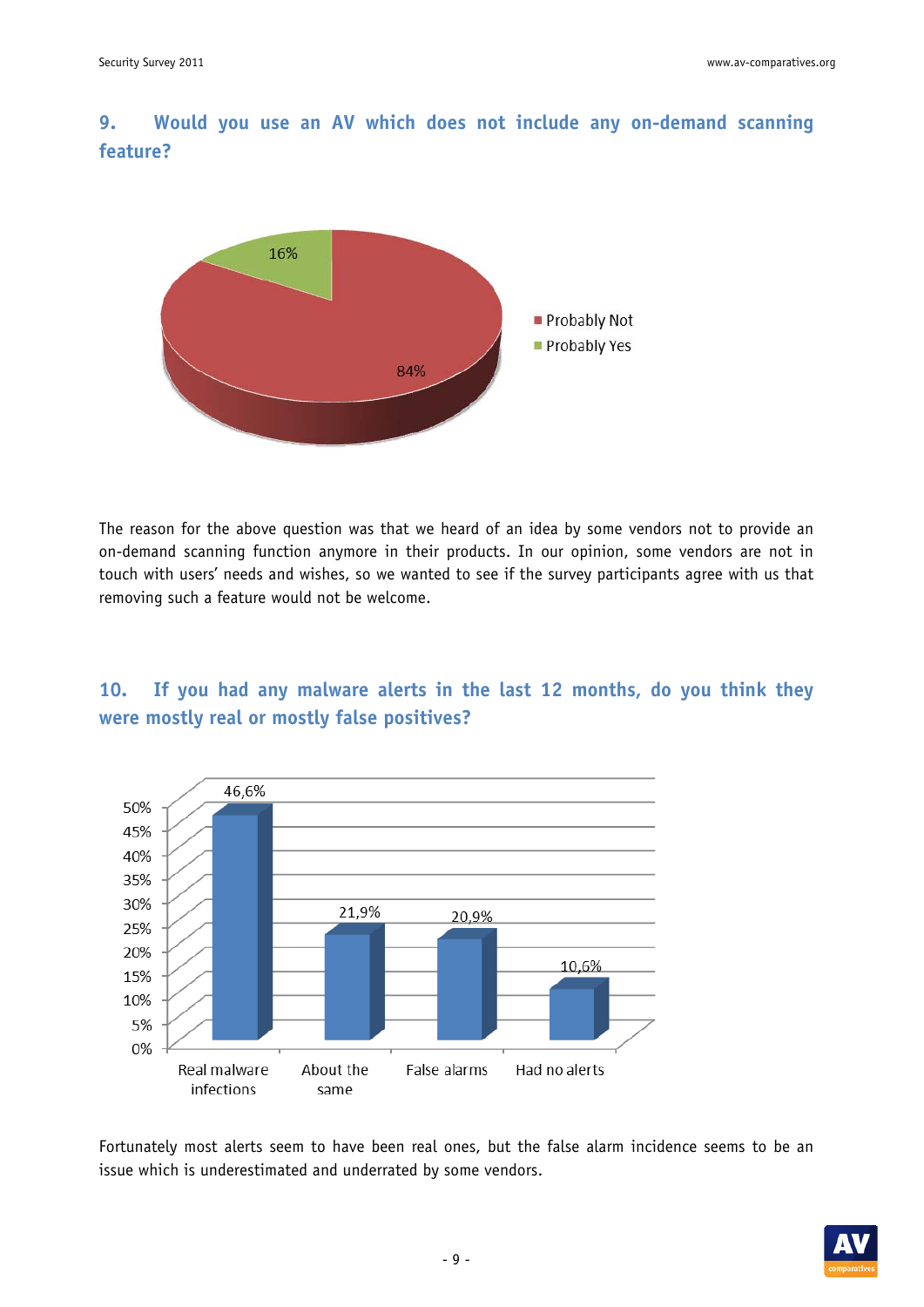# **11. If your AV product or your operating system asks you if you trust a file that you downloaded on purpose from the Internet, how do you usually answer?**

- I execute the file and think that my security solution will in worse case protect me anyway.
- I trust the file and I am bothered about the pop-up.
- I I do not longer trust the file and delete it.



Apparently not everyone seems to have understood this (we concede that the question was rather confusing), so take the result with a pinch of salt. Based on our field experience with customers, we believe that most everyday users often ignore questions and warnings from their operating system/security software.

It should be noted that there are two common types of security notification that are encountered by users. Windows will typically ask for user confirmation before executing ANY program file downloaded from the Internet, without making any assumption as to whether the file is good or bad. For example, running the setup file for a genuine Antivirus, typically the safest of safe files, brings up a Windows 7 UAC prompt, requiring the user to confirm that the file should be run. This relies entirely on the user to decide if the file is good or bad; always clicking "No" would mean that the user could never install any legitimate software that he/she had downloaded from the Internet. The second type of security notification comes from security software such as antivirus programs or Windows Defender (to be seen here as a separate application rather than part of Windows). Security programs may warn that a SPECIFIC file could be dangerous, on the basis of e.g. behaviour/reputation. In this case, the sensible option is always to click "No" to installation, as a legitimate application would probably not have produced such a warning.

Our advice to users is: if you see a prompt asking you whether to install software, or warning you against it, STOP AND THINK before clicking on anything.

Our advice to software manufacturers is: remember that many average users don't think before clicking on security prompts; they expect their product will decide for them if something is good or bad, and block it if it's bad. The story of "The boy who cried WOLF" applies here: too many false alarms and user interactions lead to genuine warnings being ignored, its human nature.

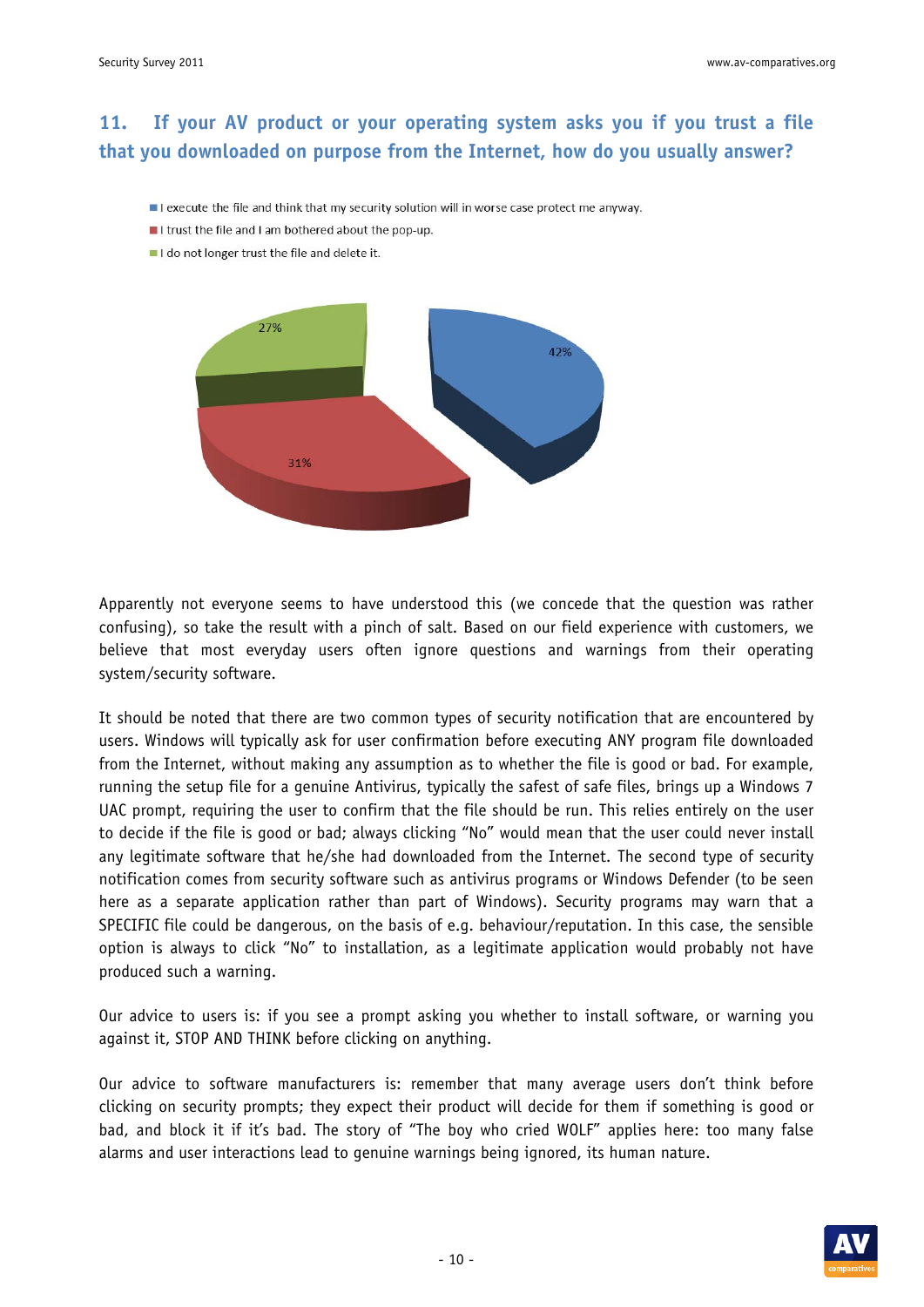#### **12. What do you find important on AV-Comparatives?**



Furthermore, about half of the users said that they like the fact that they can contact us (the testers) if they want to, and that we have started to provide reports in various languages.

We also noted the nice comments towards AV-Comparatives and we will try to fulfil some of the expressed wishes. Some requests are not possible to realize (e.g. because they would require too many unavailable resources; we are not Google  $\circledcirc$ ), while some others are already in place on our website/in reports, but maybe not have been noticed/read by all users.

#### **13. What is important for you in a security product?**



Note: "*Without cloud*" means "*without being dependent of cloud/online connection*." This was explicitly written in the survey, as we knew/expected that most users still prefer products not being dependent of clouds / online connectivity to provide reliable protection.

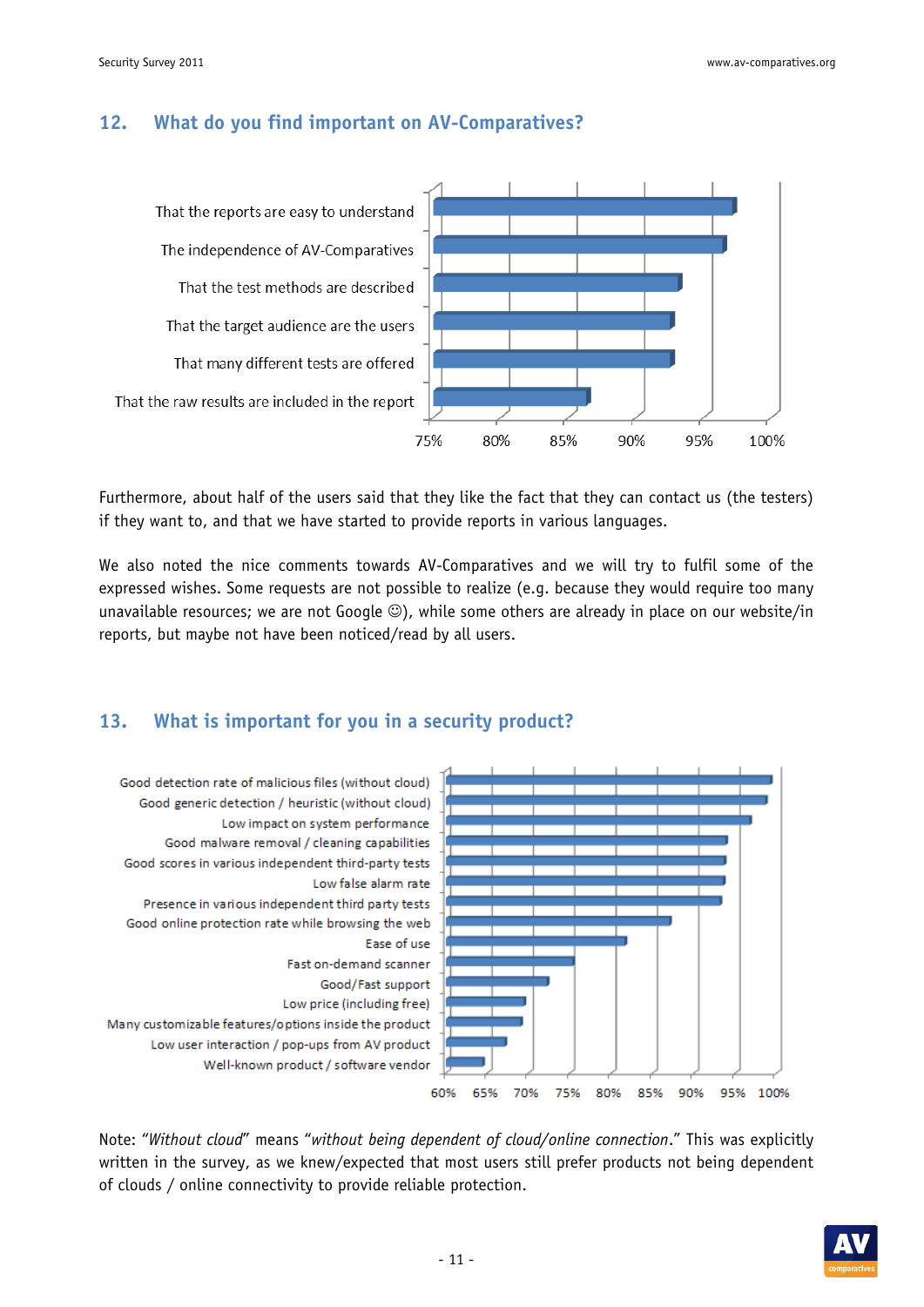

#### **14. What should AV vendors try to improve more, in your opinion?**

Users had to **select 6 product aspects** which in their opinion AV vendors should improve more. The graph above shows the 6 most selected product aspects. It may be an indication of what users *feel* to be weak aspects of the products. Some few further expressed user wishes (under 20%) were: stronger default configurations, detection of commercial keyloggers etc. (non-detection is a reason to mistrust AV products), rely less on cloud/online connectivity, lower prices and better customer support.